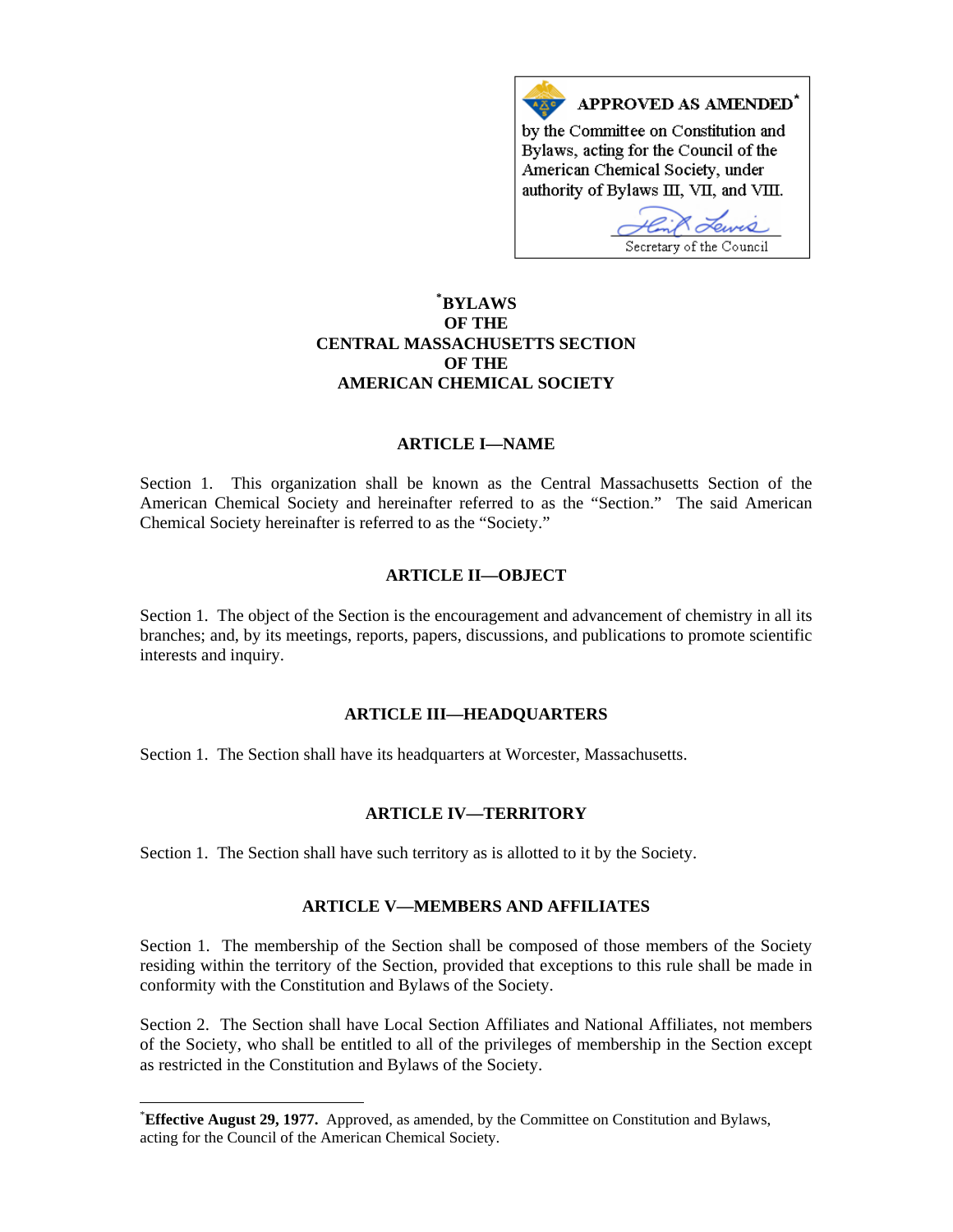#### **ARTICLE VI—OFFICERS, MANNER OF ELECTION, AND ELIGIBILITY**

Section 1. The officers of the Section shall be a Chair, a Chair-Elect, the Councilors, and Alternate Councilors as may be provided by the Constitution of the Society, a Secretary, and a Treasurer. The offices of Secretary and Treasurer may be held by one person. Only MEMBERS shall be eligible for holding office.

Section 2. The Chair-Elect, the Secretary, and the Treasurer of the Section shall be elected annually for a term of one year and shall so serve and further serve until their successors are duly elected. The term of Councilors and Alternate Councilors shall be for three years; the terms shall be staggered. All officers shall take office on January 1 following election. The Chair-Elect shall become Chair for the following year.

Section 3. The Executive Committee of the Section shall fill any vacancy in its body and any vacant office by the appointment of any member of the Section qualified to hold office and such member so appointed shall serve until the next annual election.

Section 4. A Nominating Committee of from three to five representative MEMBERS, not officers of the Section, and having one member designated as Chair, shall be appointed by the Chair of the Section prior to September 10 of each year to provide a slate for the above elective offices (Article VI, Section 1) and for an Auditor who shall be a separate MEMBER of the Section.

Names of the appointees to the Nominating Committee shall be published prior to October 1, accompanied by a statement that the Nominating Committee solicits suggestions for proposed nominees to be received not later than October 15. Also, any suggestion for nomination accompanied by signatures of ten members petitioning the nomination and received by the Secretary not later than October 15, will be included on the ballot as a candidate. The officers of the Section shall be elected by mail ballot of the members of the Section.

Section 5. The Secretary, or other designated officer of the Section, shall prepare an election ballot on which shall appear the names, in order chosen by lot, of all candidates nominated and found willing to serve.

Ballots shall be mailed no later than November 1 to all members of the Section. The deadline for their return to the Secretary or other designated officer of the Section shall be stated but shall be no earlier than November 22.

The Secretary, or other designated officer of the Section, shall deliver, unopened, to the Tellers designated by the Executive Committee; all ballots received by the deadline.

The Tellers shall count the ballots thus received using the list of members provided by the Secretary to verify eligibility of all those voting. Any ballot envelope not appropriately validated shall be rejected.

In case of a tie vote for any of the contests appearing on the ballot, the Executive Committee shall make the final selection from among those tied.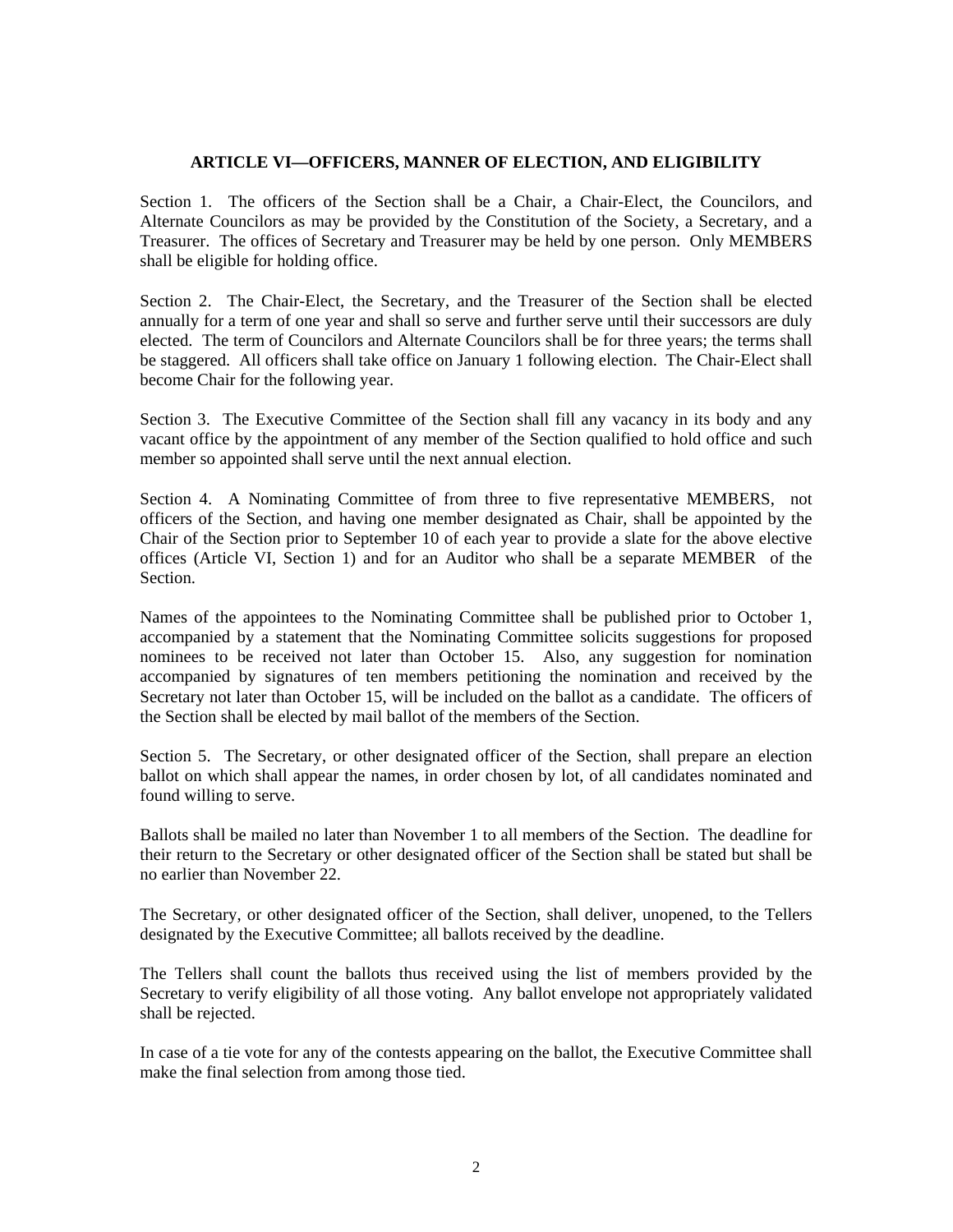#### **ARTICLE VII—DUTIES OF OFFICERS AND AUDITOR**

Section 1. The duties of the several officers shall be such as usually pertain to their offices together with those required by the Constitution and Bylaws of the Society and such other duties as may be given them from time to time by the Executive Committee.

Section 2. The Treasurer shall be bonded in a suitable manner, if, when, and as the Executive Committee so provides.

Section 3. The Treasurer shall receive and deposit all funds paid to the Section in the name of the Section, and shall disburse funds of the Section upon vouchers approved by the Executive Committee.

Section 4. The Auditor shall audit the financial affairs of the Section at least once a year including both the books and the annual report of the Treasurer and shall certify in writing on said books and on said report as to their accuracy, over the dated signature of both the Treasurer and the Auditor.

## **ARTICLE VIII—COMMITTEES AND THEIR DUTIES**

Section 1. There shall be an Executive Committee and such other committees as may be necessary for the proper conduct of the affairs of the Section.

Section 2. The Executive Committee shall consist of the officers of the Section as set forth in Article VI, Section 1, three members-at-large elected in the manner described in Article VI, one each year for a term of three years, and the Past Chair; and shall have charge of the affairs, funds, and property of the Section and of all other matters not otherwise provided for in these bylaws.

Section 3. The Nominating Committee (Article VI, Section 4) shall confer prior to October 20, and issue their report of the slate nominated for the ensuing year. The report shall be signed by each of the Committee members. Prior consent of each candidate must have been obtained. Each nomination shall be by at least 75% of the membership of the Nominating Committee.

## **ARTICLE IX—MEETINGS**

Section 1. The Section shall meet upon due notice at such times and places as may suit its convenience, provided that at least four meetings shall be held in each calendar year.

Section 2. The Section shall have special meetings upon the request of a majority of the Executive Committee or upon the request of twenty members of the Section. The calls for special meetings shall recite the exact nature of the business intended to be transacted and no other business shall transpire at such meetings.

Section 3. A quorum for regular and special meetings of the Section shall consist of twenty members of the Section. In the absence of a quorum, regular and special meetings shall adjourn to a date.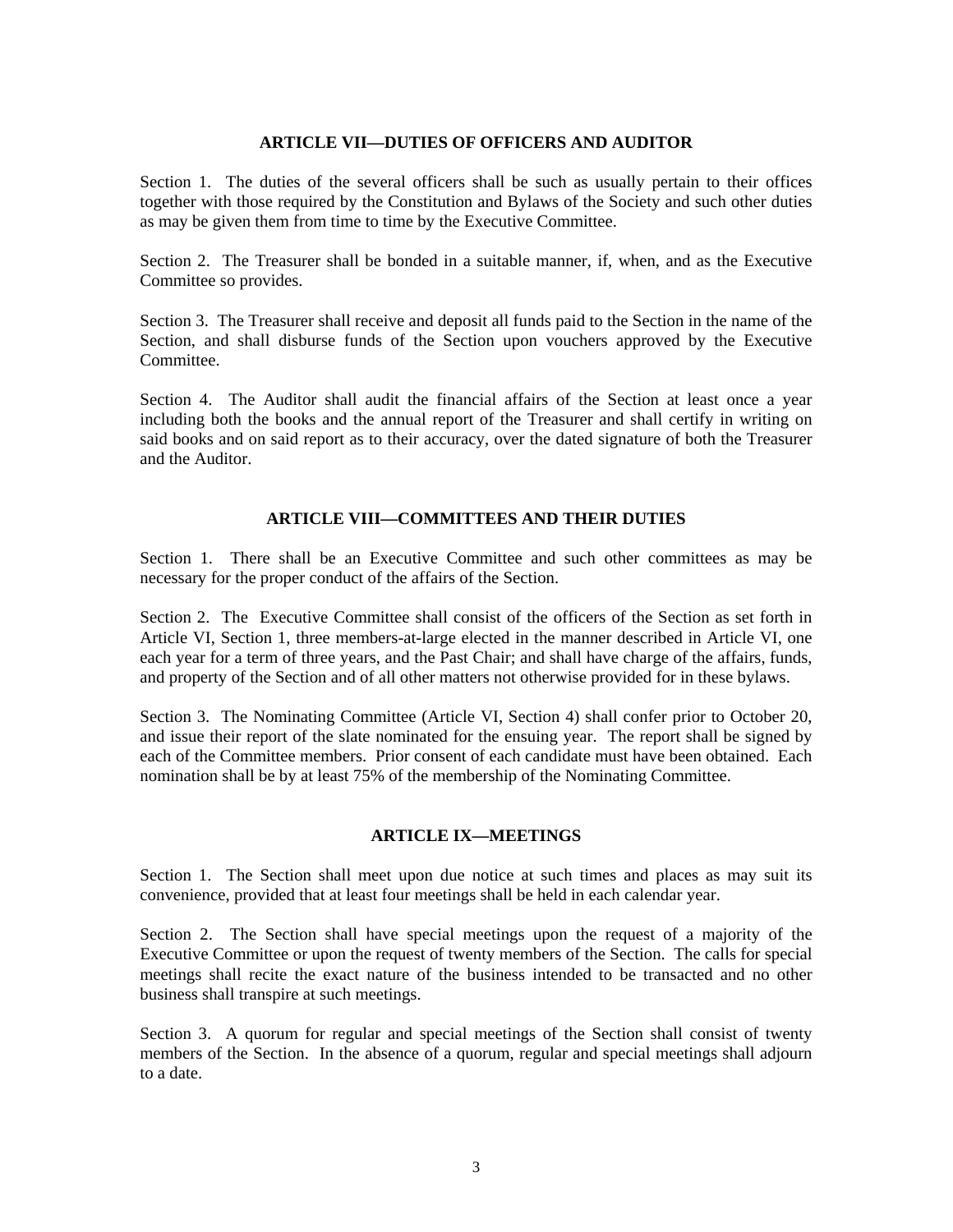Section 4. The Executive Committee shall meet upon due notice at such times and places as may suit its convenience, upon call of the Chair or upon request of a majority of its members. The order of business shall be such as the Committee provides from time to time.

Section 5. A quorum for an Executive Committee meeting shall consist of a majority of the members of the Committee. In the absence of a quorum, the meeting shall adjourn to a date.

Section 6. At regular meetings of the Section, the order of business shall be as follows:

- a. Minutes of previous meeting
- b. Reports of officers
- c. Reports of committees
- d. Miscellaneous business
- e. Reading of papers
- f. Adjournment

Section 7. The regular order of business at a regular meeting may be suspended by a majority vote of the members present.

Section 8. Every major question of business shall be referred for study to the Executive Committee which shall then submit a recommendation to the next business meeting of the Section.

Section 9. The parliamentary procedure for all Section meetings not specifically provided in these bylaws, shall be subject to Robert's "Rules of Order."

## **ARTICLE X—DUES, FUNDS, DONATIONS AND BEQUESTS**

Section 1. All assigned National Affiliates and members, excepting members with emeritus status of the Society, may annually be assessed such local dues as the Section itself may determine.

Section 2. The annual dues of Local Section Affiliates shall be set by the Executive Committee but shall not be less than the minimum amount provided in the Bylaws of the Society, and failure to pay such dues in advance shall terminate such affiliation.

Section 3. The raising and collecting of funds other than dues may be provided by suitable resolutions adopted at a regular or special meeting of the Section by a majority vote of the members present, subject to the provisions of the Constitution and Bylaws of the Society.

Section 4. Donations or bequests of funds or property may be accepted by suitable resolution adopted at a regular or special meeting of the Section by a majority vote of the members present, subject to the provisions of the Constitution and Bylaws of the Society.

#### **ARTICLE XI—AFFILIATIONS**

Section 1. The Central Massachusetts Section may be affiliated with the Worcester Engineering Society.